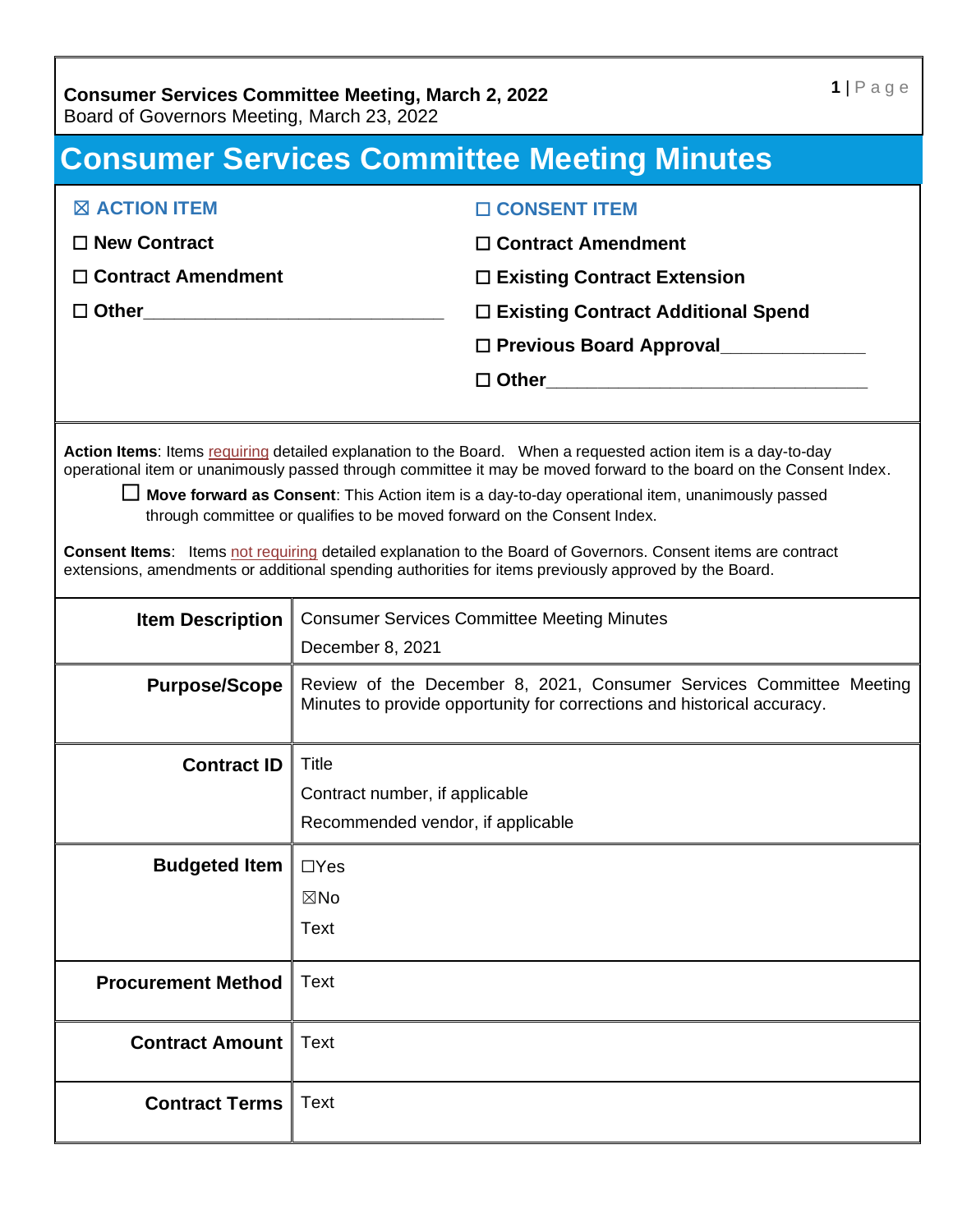Board of Governors Meeting, March 23, 2022

# **Consumer Services Committee Meeting Minutes**

| <b>Committee</b><br><b>Recommendation</b>                      | Staff proposes that the Consumer Services Committee review, and if approved<br>recommend the Board of Governors:<br>a) Authorize the ________contract with ________ for an initial term of<br>_______, for an amount not to exceed _______, as set forth in this<br>ltem; and<br>b) Authorize staff to take any appropriate or necessary action consistent with<br>this Action Item.                              |
|----------------------------------------------------------------|-------------------------------------------------------------------------------------------------------------------------------------------------------------------------------------------------------------------------------------------------------------------------------------------------------------------------------------------------------------------------------------------------------------------|
| <b>Board Recommendation</b><br>from Committee                  | If approved at its date meeting, the _______________Committee recommends that the<br><b>Board of Governors:</b><br>a) Approve ________ for an initial term of ________, for an amount not to<br>exceed _________, as set forth in this ___________ Item; and<br>b) Authorize staff to take any appropriate or necessary action consistent with<br>this $\sqrt{ }$ ltem.                                           |
| <b>Item Qualifies for</b><br><b>Consent Index</b>              | This ________________ item is a day-to-day operational item, has unanimously<br>passed through the Committee or otherwise qualifies to be moved<br>forward on the Consent Index.                                                                                                                                                                                                                                  |
| <b>Board Recommendation</b><br>(DOES NOT go through Committee) | Citizens' Staff proposes that the Board of Governors:<br>a) Authorize the ____________item or ___________contract with __________ for an initial<br>term of ________, for an amount not to exceed ________, as set forth in<br>this $\frac{1}{\sqrt{1-\frac{1}{2}}}\$ Item; and<br>c) Authorize staff to take any appropriate or necessary action consistent with<br>this $\frac{1}{\sqrt{1-\frac{1}{2}}}\$ ltem. |
| <b>CONTACTS</b>                                                | Christine Ashburn, Chief - Communications, Legislative & External Affairs                                                                                                                                                                                                                                                                                                                                         |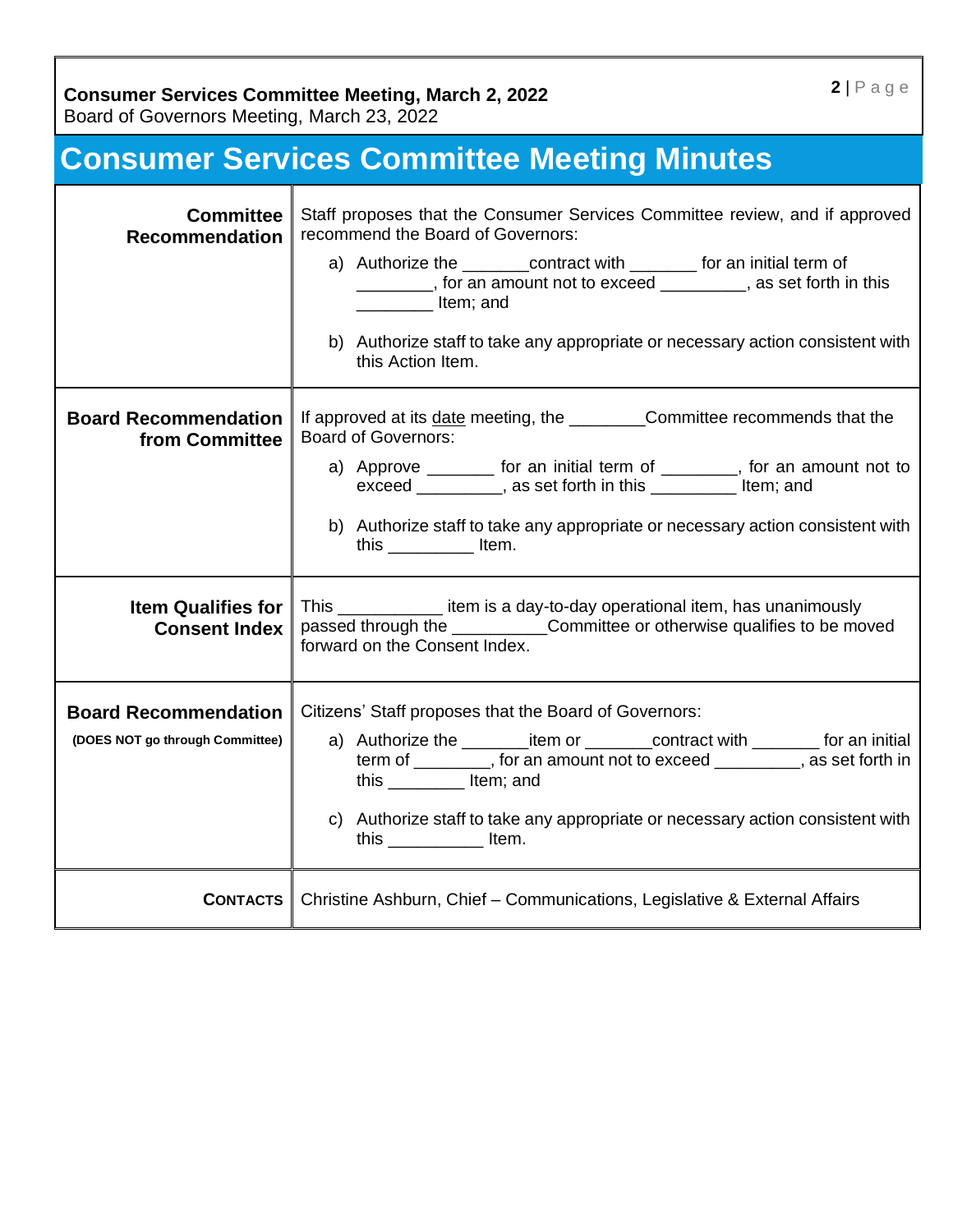#### **CITIZENS PROPERTY INSURANCE CORPORATION**

#### **MINUTES OF THE CONSUMER SERVICES COMMITTEE MEETING Wednesday, December 8, 2021**

The Consumer Services Committee of Citizens Property Insurance Corporation (Citizens) convened telephonically on Wednesday, December 8, 2021, 1:00 p.m. Eastern.

#### **The following members of the Consumer Services Committee were present telephonically.**

Jillian Hasner, Chair Reynolds Henderson Greg Rokeh Phil Zelman Christine Ashburn *staff* Jeremy Pope *staff*

#### **1. Approval of Prior Meeting's Minutes (December 8, 2021)**

**Chair Jillian Hasner:** I'm Jillian Hasner, Chair of the Consumer Services Committee, I want to welcome everyone to the December Consumer Services Committee meeting of Citizens Property Insurance and, first, I just want to say that it is great to be here attending our last meeting of 2021 with hurricane season behind us. Florida didn't experience a catastrophic weather event, so this should be fast meeting. We've got a rather short agenda, but I do want to thank everybody for attending today, and thanks Barbara for kicking us off with roll call and glad we have a quorum.

We're going to start off today with approval of our prior meeting minutes from the September committee meeting so if there is anyone who would like to make a motion to approve the September Consumer Services Committee meeting minutes, let's entertain that motion.

**Gov Reynolds Henderson**: Governor Reynolds Henderson, I move.

**Chair Jillian Hasner**: Do I have a second?

**Greg Rokeh**: Greg Rokeh, second.

**Chair Jillian Hasner**: All in favor?

**Committee**: Aye.

**Chair Jillian Hasner**: Motion carries, thank you.

We'll dive right in; next we have a presentation from Jeremy Pope. I'd like to recognize Jeremy, Vice President of Customer Experience and an update on Citizens Live Chat, Jeremy.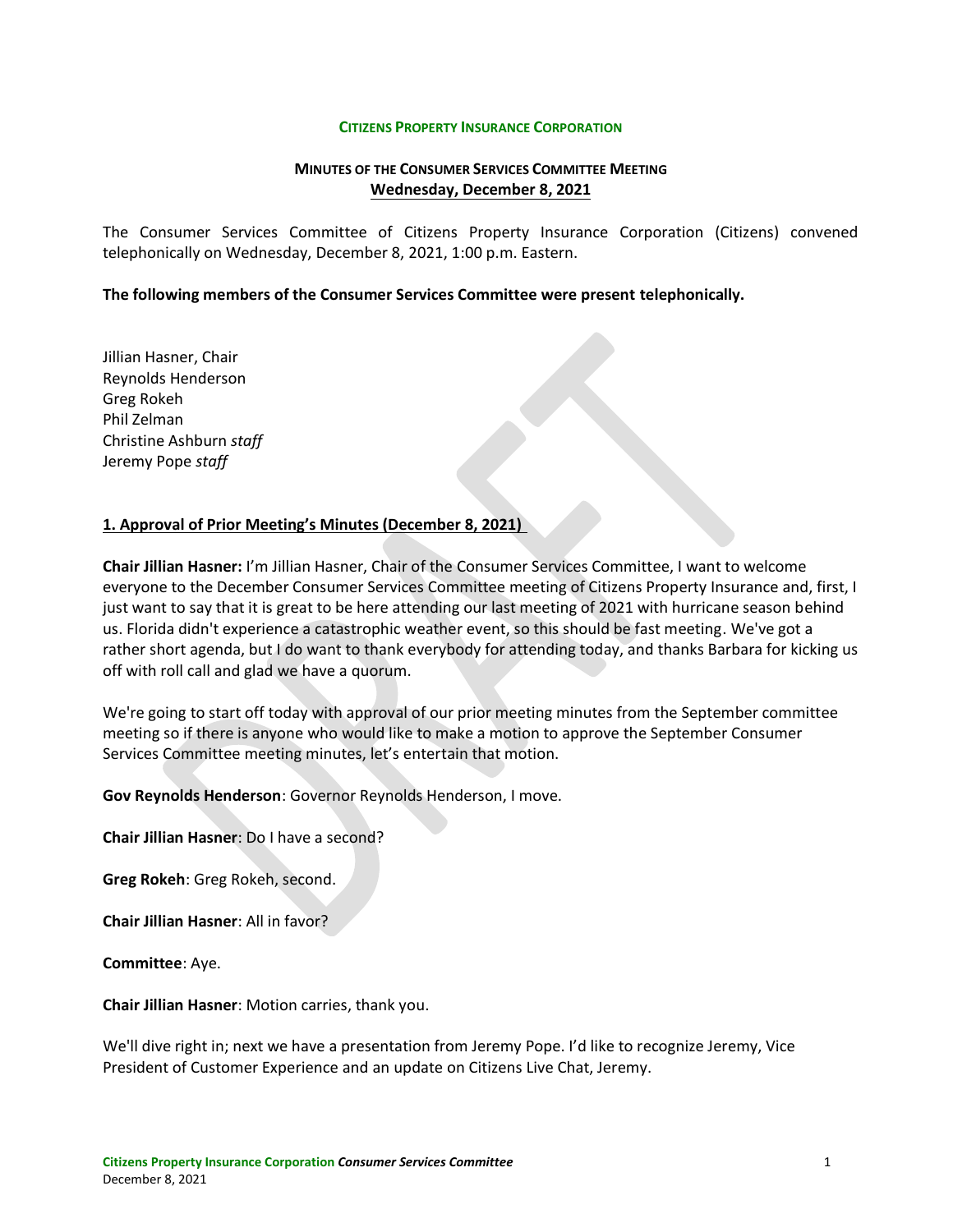## **2. Live Chat Update**

**Jeremy Pope**: Thank you Chair Hasner and good afternoon to you and the fellow committee members. For the record my name is Jeremy Pope Vice President of Customer Experience, and I do not have any action items to present today. But I do have a brief update for the Committee on a consumer project. During our last committee meeting in September Tasha requested an update on Live Chat, our Live Chat pilot, and at the time we were not even 90 days into the pilot so today I want to provide a more comprehensive update for awareness purposes for the committee.

Before I jump into today's material, I do want to share some backgrounds, you know the reasons why we decided to even explore live chat at all. A couple of reasons, one as you guys are fully aware, you know we have significant organizational challenge this year and continue to have it, as you know, dealing with the growth.

So, for us anything that can drive efficiencies and improve our capacity as an organization specifically operationally, we are laser focused on. So, for us we're looking at Live Chat it typically has a lower cost to serve compared to answering telephone calls for the most part, and then a lot of times if designed appropriately, Live Chat can actually serve multiple customers at once if it's designed and set up correctly. So, for us, we felt that there's a potential here to reducing costs overall and increase our capacity as an organization. Also, if we were to move forward with a Live Chat solution long term it's an additional, anything with consumer choice we're always trying to elevate where we can. We know we may potentially have consumers out there that prefer a live chat servicing channel, as opposed to traditional means, such as phone and email so that was another reason.

And lastly, and, quite frankly, this technology was laying around the office and, in all seriousness, we discovered that our one of our core enterprise telephony systems we use today already included some very, very basic live chat functionality. So granted, there are some significant limitations, with the technology we use for the pilot, we didn't need to purchase anything at all, and there was overall minimal development to go live with this pilot.

So overall we felt it was it was best and fiscally prudent to test out the existing functionality we already had in house, to get our feet wet with the new servicing channel and learn as much customer and operational intelligence, as we could before potentially investing in a long-term solution, and that's assuming that we deem the pilot a success.

I just want to provide some background before I dig into some of the specifics, with the pilot. On slide two that you see on your screen right now, shows that we launched this pilot on June 17 of this year with what I would say, limited servicing hours, from nine to four initially. We kept the scope very, very tight and it was essentially focused on helping support our self-service channel, specifically the myPolicy application, which is our customer portal and also to assist consumers with any type of website navigation as appropriate, to be able to direct them to the appropriate resources that we already have on our website. Next slide.

Slide three this just gives you essentially there were four opportunities or four areas of entry, if you will, as far as how the consumer can interact with our Live Chat pilot, and this is live today. Three of them are what we consider reactive, so this is where the policyholder or the consumer would actually need to click for live chat servicing. And if you notice on the in the highlighted sections and you probably have seen this similar design on other websites, it's listed there on the side for the consumer to click. That's the reactionary or the reactive component, how consumers can engage in the pilot.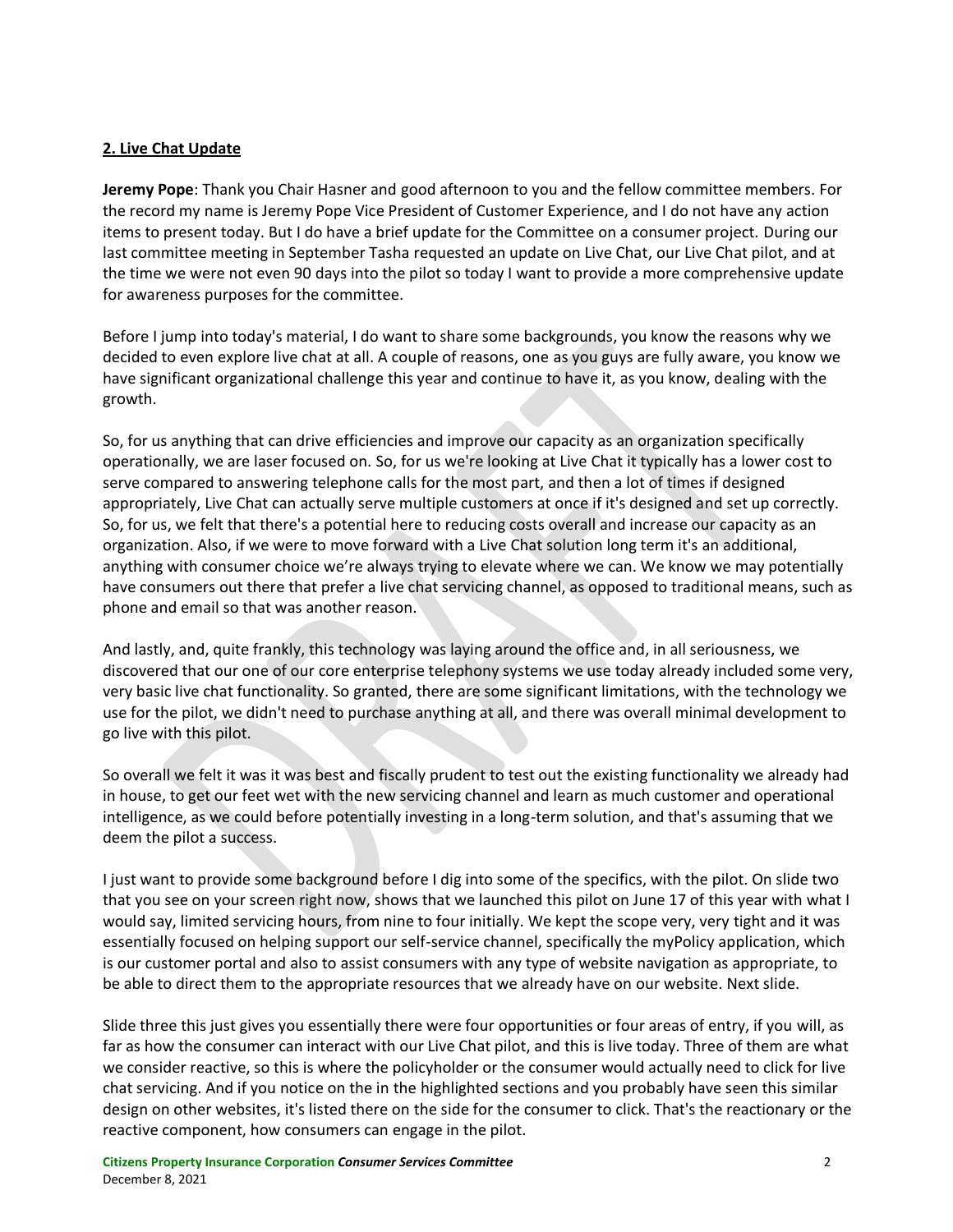The last one is the proactive one, and this is specifically when they are trying to register for our customer portal. And what we were able to set up through this pilot was after two failed attempts, where the consumer was trying to register, we have a live chat box that literally pops out and tries to assist and offer assistance to the policyholder. So, the whole point there was to bridge that gap where there could be some confusion or the consumer may need some assistance and be able to close the transaction, if you will, and get them completely registered.

The other three components, we have them listed on the website where are, where we have information regarding our portal. Also, if a customer is on the page where they're looking to either read about or make an online payment, again a self-service option that we offer, the live chat is there for the consumer to seek assistance and then also on the registration screen itself. So, if they don't understand a question or something like that they could actually reach out for assistance. And again, those are the reactive components. And then, as I mentioned, we had that proactive piece, where we were reaching out to the consumer if we noticed that they're having multiple failed attempts, to try to help them as quickly as possible. Next slide.

This is really what, once the live chat option is activated, the consumer has to fill out some information for us. So, we have their, if they're from a reactive perspective, they're seeking live chat assistance, they give us their phone number, they give us their policy number and then there's a drop-down box. And again, you see in yellow at the very bottom, the scope of the pilot is really around website navigation and then assisting them with the myPolicy application.

But all the other ones we listed there intentionally because through this pilot we're trying to gain some consumer intelligence as well. What are some other servicing needs that our consumers may have, should we roll this out long term? So again, that's just really to help us from a long-term perspective, if they do select what we would consider an out-of-scope services servicing requests, we do direct them to the appropriate channel. In many cases it's redirecting them once again back to our portal that we have. But we also list the phone number if it's clickable for them to call us, whether it be filing a claim or for general servicing. Next slide.

We are looking at numerous analytics as part of this this pilot. So, some of the things that we're capturing, obviously, the number of visits, the landings on each page, where we have live chat deployed, we're looking at the clicks of live chat link to actually initiate the session versus, or what I should say is the proactive component versus the reactive component. I'm just trying to look at that activity so again, we can see what would make sense long term, should we deploy the solution. And then also, as I mentioned we're looking at topics that are out of scope but also looking at where we may potentially be able to expand the servicing long term, based on what consumers are asking for today.

We're looking at hourly website traffic as well, again trying to make sure that if we do roll this out, we're staffed appropriately. Again, we have some limitations. Today we're not able to necessarily facilitate multiple chats at once with a customer service representative. You know there's a lot of solutions out there that you can do that. But this has at least given us an idea of what the overall volume looks like, some good assumptions. So again, we put our best foot forward should we deploy this solution long term.

Next slide.

This is what the policyholder would see and again it's pretty basic. On the left-hand side and we work with our CLEA team with some branding in there as well. But again, it's really a generic box that they would see,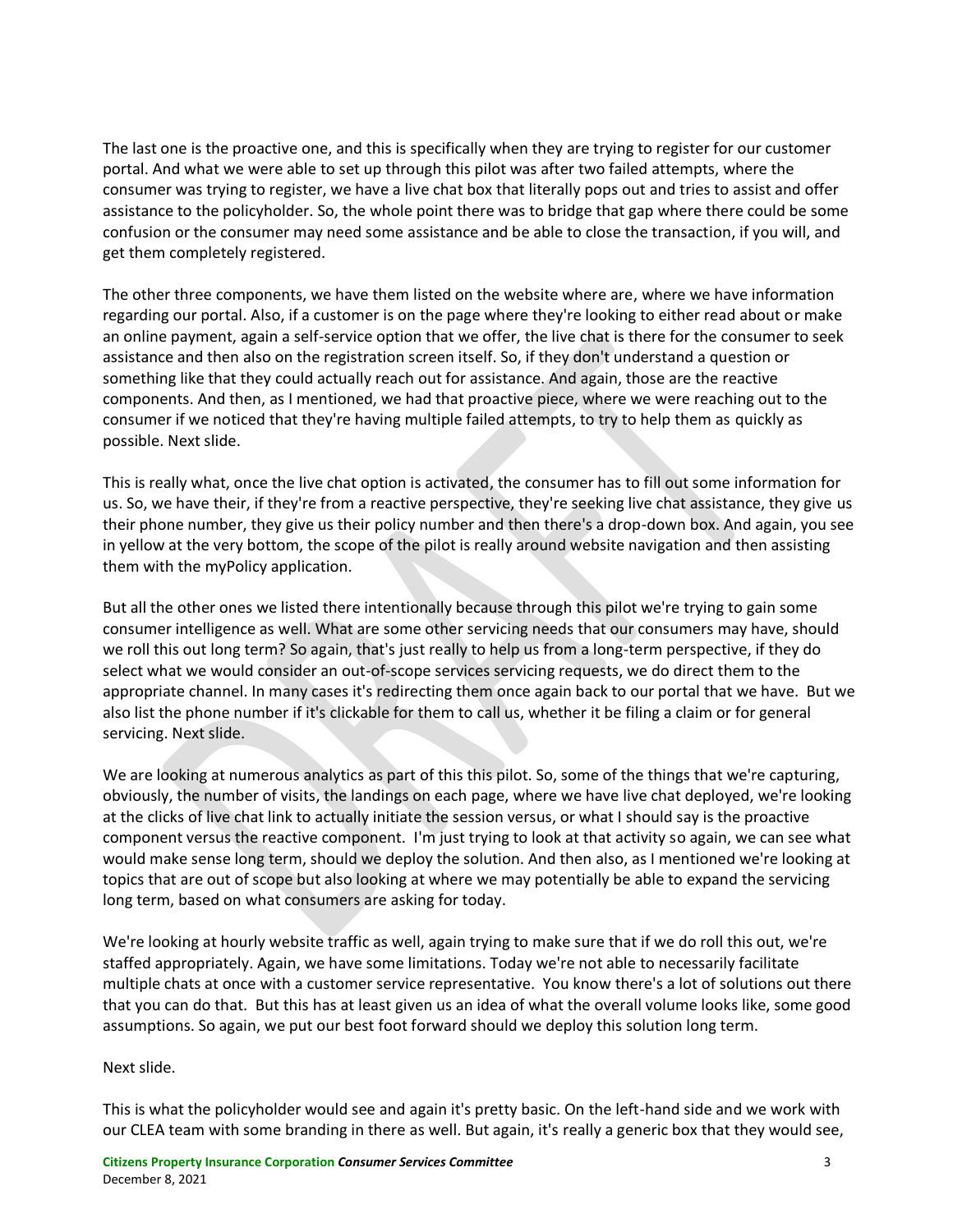very easy to use, from a consumer's perspective. We haven't received any feedback that it's difficult to use whatsoever.

And then there's a staff view. Not as pretty. But it definitely serves the function of what we are attempting to do here from a pilot perspective. So, I just want to show some screenshots to the committee for awareness purposes. Next slide.

And then anytime we complete a live chat session we do offer a survey to the consumer. And again, it's part of that consumer intelligence component. We're trying to capture as much feedback as possible.

We have found that the, again you'll see some statistics in a moment, not a lot of surveys that we received back. And that's okay, you can go to the next slide. There's not a tremendous amount of surveys. Thirty-one surveys since the pilot has actually been launched. I think there were three total what I would say dissatisfied surveys. Some of the feedback was interesting. We didn't have any feedback on one, but one was interesting, it was the messaging was too canned. And this was messaging that we were using with live customer service representatives, so that was helpful for us. And we massage in the language of the very beginning of the pilot. So, things like that may sound pretty trivial but we put all that, together, to make sure from a long-term perspective again that when we set this up its consumer centric and makes sense. And ultimately, you know, service channels such as live chat would actually be used by the consumer, whose value add.

You'll notice that we've had a total on the very bottom of this chart. 722 Live Chats. So again, this is not significant volume and we have not advertised this intentionally and we have placed this only on a couple of portions of our website, as mentioned. But what I think is interesting, what we have found, 439 of those chats have actually led to the policyholder being registered through the, for the portal.

So that in itself we've been pretty pleased with. And that is a combination of policyholders that have had multiple failed attempts trying to sign up and then ones that were just on the self-service page reading about it. And we were able to help them bridge that gap, if you will, get them signed up for the portal. So, from our perspective we've been very pleased with that, and I just wanted to point that out, to the Committee. Next slide.

So next steps, we're extending the pilot through March, because the activity has been rather low. Because we want to gather some additional intelligence and then again have the appropriate time to build a business case for us to determine if this is something we want to do long term.

We are going to be looking at over the next, in fact we're already looking at it right now ahead of March, we're looking at additional entry points on our website, to be able to promote live chat so one of the ones that we're looking at is like on the contact us section of our website, because that is high traffic.

We're also looking to expand the scope to include billing questions, document requests, and providing agent contact information. And also questions with existing claims that have come in, because that is, those have been the topics that had been requested the most, so that has helped us. So again, we want to get some additional intelligence by expanding the pilot a little bit.

We're going to expand the hours a little bit by an additional hour, aligning it with other carriers in the market. I will say you know we did an environmental scan, if you will, across the various Florida domestic carriers and who offers live chat. And honestly, it's rather low. There's about 7% of carriers that offer live chat. Most of them, it's tied to sales as you can imagine, that's not our goal. So, from our perspective there's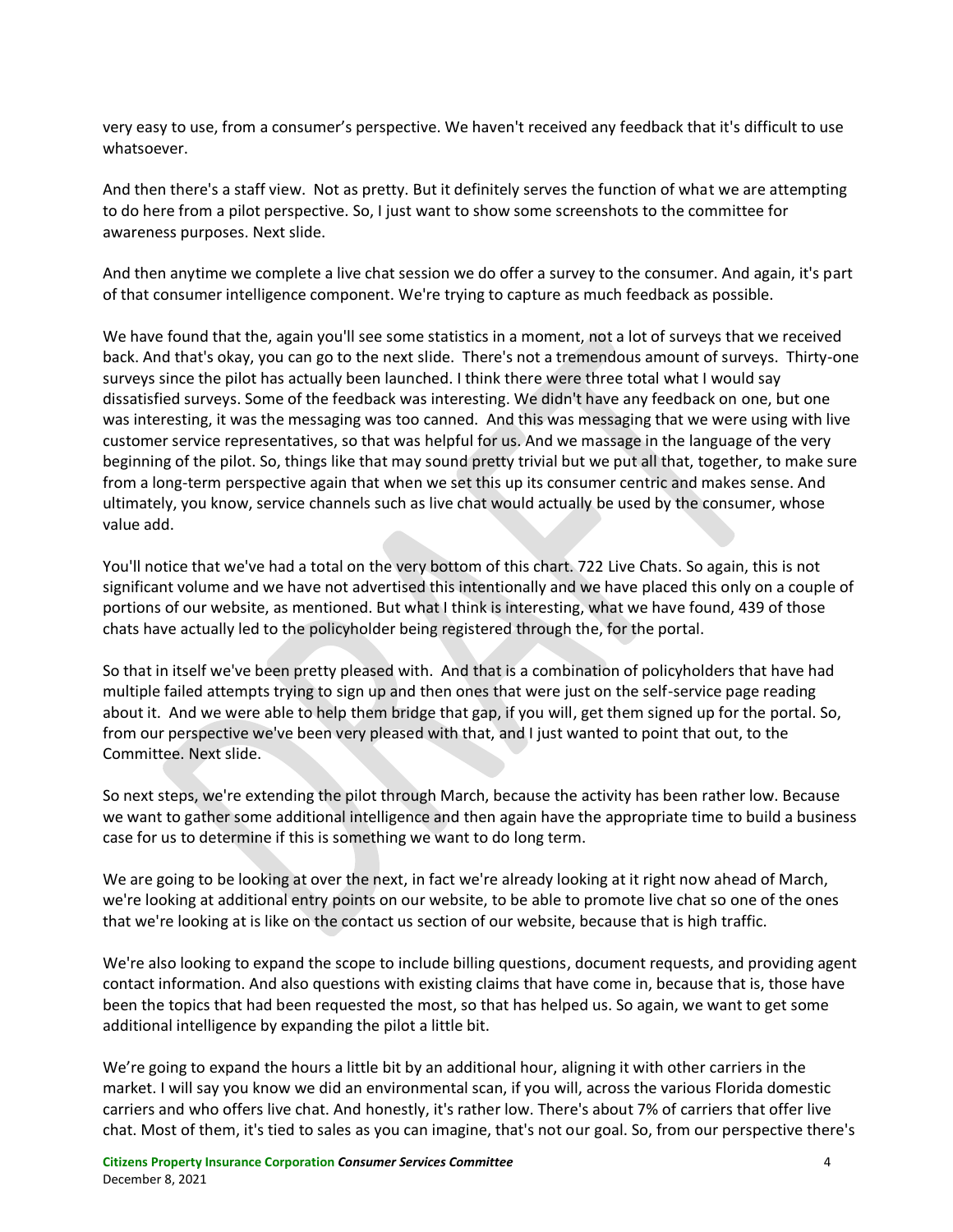not a, there's a lot of industry information and best practices out there with live chat as a whole, but we attempted to really hone in on Florida, to see if there's any additional best practices, we can get from some of our partners throughout the state. And we continue to continue those conversations, where we can. We're also, you know there's a lot of information that we're looking at potentially long term where we could incorporate chat bots and artificial intelligence in a solution like this long term to really again drive that efficiency and again improve our capacity as an organization. So, I just wanted to mention that.

And then last thing is additional promotional the survey. We're looking to make the consumer aware up front there'll be a survey, at the very end, to see if that has any uptick in the number of surveys that we're receiving. We run into some pop ups, pop up browser issues and things like that, as to why some folks have not on there end, why they have not received a survey. So again, we're just changing some things up in the pilot. And that's the whole purpose, to learn. So, we put our best foot forward long term.

I will tell you that, once we have our business case, and if we, you know, this proves to be value add we are going to sit tight, even though that the technology that we have currently is not something that would be ideal for us long term. We currently have a solicitation out there it's a communication unified communications and service solicitation out there. That is scheduled to go to the board in June. And the reason we want to kind of sit and see what happens with that is part of that solicitation includes call center software and today's call center software, a lot of it, their live chat software is part of the package. So, we want to really you know step back and see if that's something that we're going to potentially receive and if so, again, it would be the same situation we wouldn't necessarily be going out to market for an additional purchase, we would be maximizing existing technology.

So, I just wanted to make the committee aware of that. And we'll provide updates as we, you know as we progress in this space in the future for sure.

And the only other thing, that concludes my live chat update, Chair Hasner. I did just want to mention to the committee, for the March meeting, we do have our annual update on the consumer operations still be a comprehensive update that we have scheduled to provide to the committee, but I'd be remiss if I just didn't thank our internal staff this year. With all the growth that we've experienced just for you know their continued focus on our consumers, with everything that we do they really have done a great job with a substantial amount of PIF growth and also staffing as well throughout the year. So, I just want to express our appreciation to all of them as well. With that, Chair Hasner, that concludes my update. I'll be happy to answer any questions the committee may have.

### **Chair Jillian Hasner**: Anyone have any questions?

**Greg Rokeh**: Yeah, this is Greg Rokeh I've got a question. As far as staffing, can you give us an idea how many folks you've got working on the consumer side there?

**Jeremy Pope**: And Greg when you say the consumer side, within the entire consumer and policy services division?

**Greg Rokeh**: Well, primarily on the on the communications portion.

**Jeremy Pope**: You broke up Greg, I'm sorry, on the which portion?

**Greg Rokeh**: On the communication side.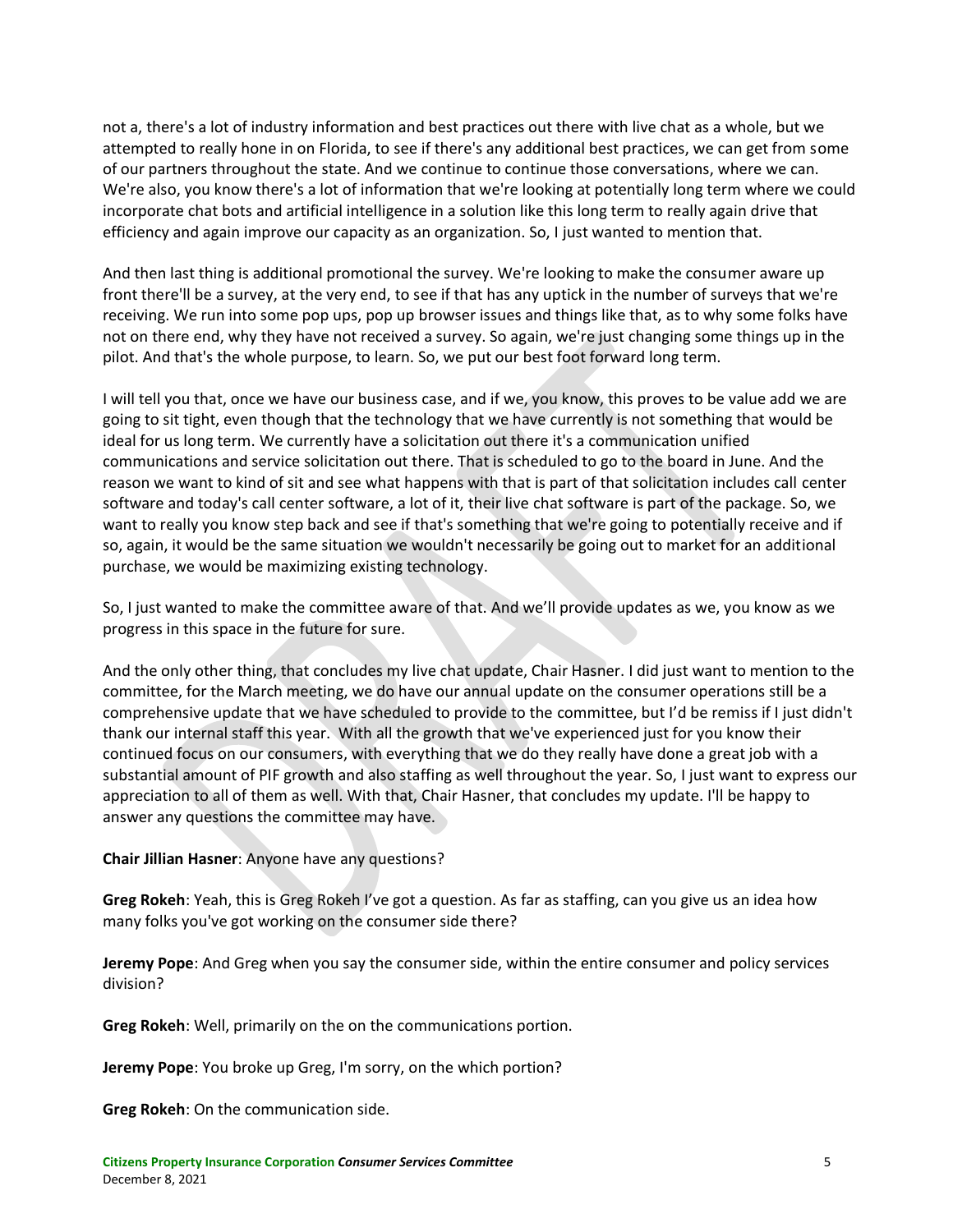**Jeremy Pope**: On communication side. I'm going to refer to Christine because that, communications fall within her group. So, I'll let her answer that one for you.

**Chair Jillian Hasner**: Just.

**Christine Ashburn**: Let me I'm still muted, so sorry. I'm just, I'm on generator power and I texted Jeremy. We've lost power in Tallahassee for no reason. If you lose me, it's because the power comes back on, so I apologize if that happens. Greg, are you speaking specifically about the customer correspondence like complaint side or, which would be Jeremy's or.

**Greg Rokeh**: Well, I was primarily interested in, you know, on the call center staff and what kind of growth, there has been there and actually getting to try to get some ideas as far as actually numbers of people that you and what the growth has been.

**Christine Ashburn**: That's where I thought you might be headed and that's definitely Jeremy's, so I'll let him answer.

**Jeremy Pope**: I apologize, yes for sure. So, Greg we have, this year we're budgeted for 125 FTE within the consumer policy services division and that's very, that is various consumer operations. That includes staff in the call center, that includes staff that supports our customer correspondence team that Christine referenced, and also includes the staff that's supporting this pilot. Which, to be honest with you, we have about four individuals that are supporting the live chat pilot. Not full time, of course.

And in that 125, 80 of the FTE, if you will, are call center specific so.

Go ahead I'm sorry.

**Barry Gilway**: Yeah, that's the question Jeremy, I think.

Maybe a comment on the contingency staff also because only about 50% of the work is actually done in house, if you will, so that might be a good number for Mr. Rokeh, also.

**Jeremy Pope**: Yeah, good point, so we do outsource. From the call center specifically, 50% of our work is outsourced so again, the numbers I referenced are internal staff only.

So, our vendors, we have multiple vendors that serve, that support our program and that's anywhere, depends on seasonality, but anywhere from 40 to 60 additional FTE's support the Citizens account and have been supporting our account this year and continue to that continues to grow, as you can imagine, as we go into next year, based on the forecast and so forth, so.

**Greg Rokeh**: So, you're basically adjusting for the growth with you with the contract assistance as opposed to permanent staff?

**Jeremy Pope**: It's a mixture, it's both. So, as we add our staff internally, we're also expanding the footprint with our vendors as well. Overall, 50% of the call center work specifically is outsourced so we in source 50% of it.

**Greg Rokeh**: Thank you.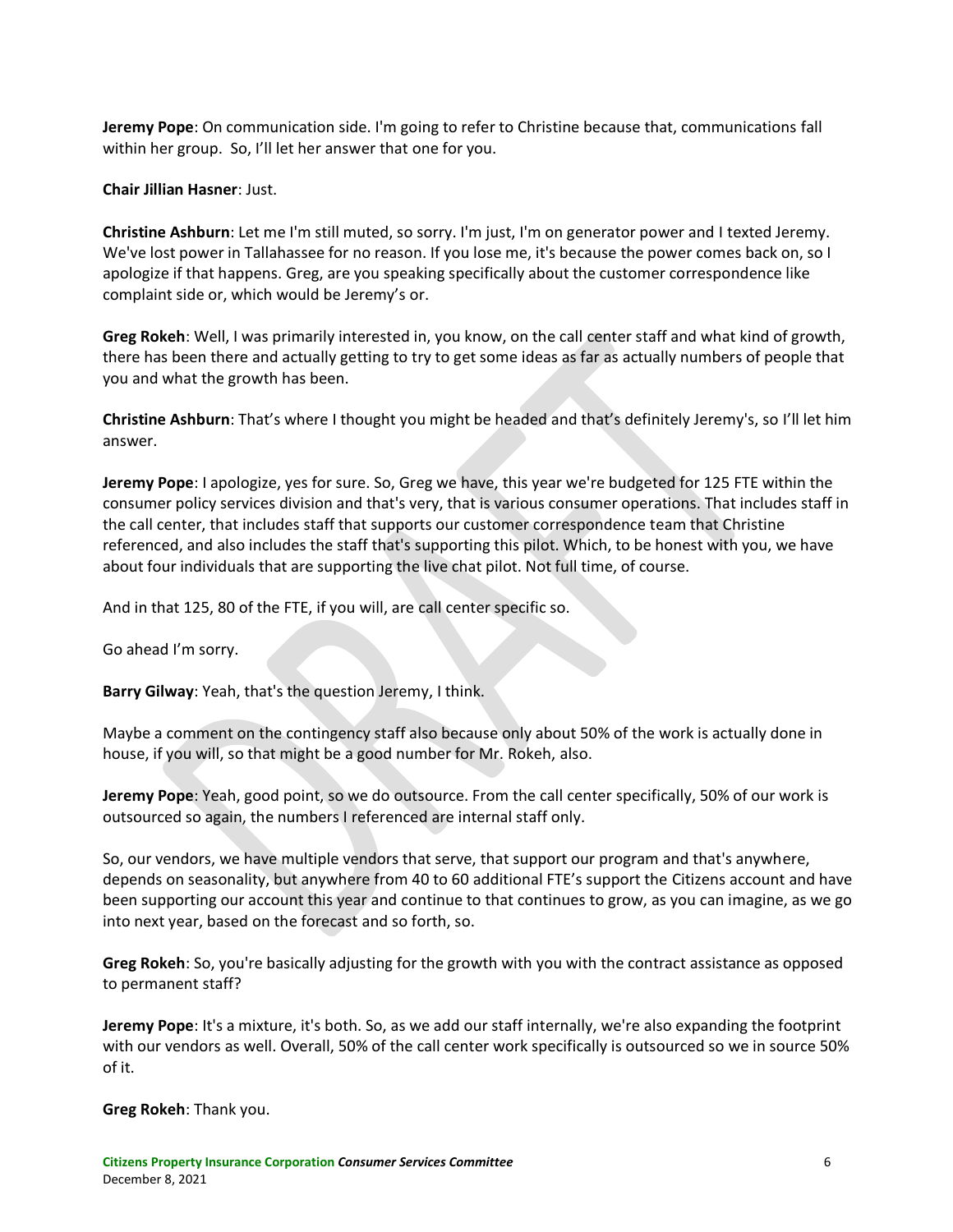**Jeremy Pope**: You're welcome.

**Chair Jillian Hasner**: Any other questions.

Great! Alright well, we'll keep moving. And next up is a presentation by Christine Ashburn. Christine is going to give us an update. We've got legislative season or legislative session starting next month in January, so Christine is going to give us an update on that. So, Christine.

# **3. Legislative Update**

**Christine Ashburn**: Thank you, thank you Chair Hasner. So yes, as you mentioned the session is early in 2022, which means we really had a short interim period. January 11 is the official start date, and we have concluded legislative interim committee meeting.

Earlier candidly than normal, which I think is a nice thing for the legislators to be able to be home with their families as we head into the holidays.

So, it's been a busy interim season, we did what I would call miss, quote unquote, one week really because there was a special session on Covid, so most of the focus in that week was on those issues and then so the insurance and banking and banking insurance committees, did not meet.

So, currently there are 900 general bills filed and not including local bills and claims bills or appropriations projects. As I mentioned in the MAAC meeting, on an average basis, Legislative Affairs usually tracks about 100 to 125 bills. Because remember, even though we track insurance we look at other things. We're a government entity. Things about ethics, maybe some workers comp. issues that could impact us, of course, generally. But also, specifically this year there's going to be Chair Hasner, as you know and we've talked about and fill your air down in South Florida, the changes related to the tragedy at Champlain Tower that could have insurance impact. We'll be watching all of those items.

There's also, of course, in an election year, which we have every two years for the House and Senate. This year though is reapportionment, redistricting as we call it to the census results that is required every 10 years. So, all 160 districts will be up for reelection, because all of the boundaries of those districts are being redrawn.

Additionally, there is an addition of one Congressional district in Florida. So, I do believe that will take some of the bandwidth for the legislature, as it always does.

You know it's really a member driven conversation, there are some lobbyist types that work in that space. For the most part though, special interests don't get as involved in that process. So, like we would never be involved in that but will take bandwidth as well, assuming it goes well or not, it could impact their ability or, kind of the timing, to get a lot more done maybe on some of our issues.

The budget shouldn't be an issue of course the legislature has to pass a balanced budget. And thanks to the great work of our state leaders, we are not looking at a budget deficit. Our economy has recovered, so I don't think the budget's going to be what I'll call a deterrent policy issue in any way like it could be in a year, where we're facing a deficit and they're having to make cuts, which of course it's so hard for them to have to do in certain spaces.

So just to kind of give you a rundown of what's been filed so far and what we expect to see happen related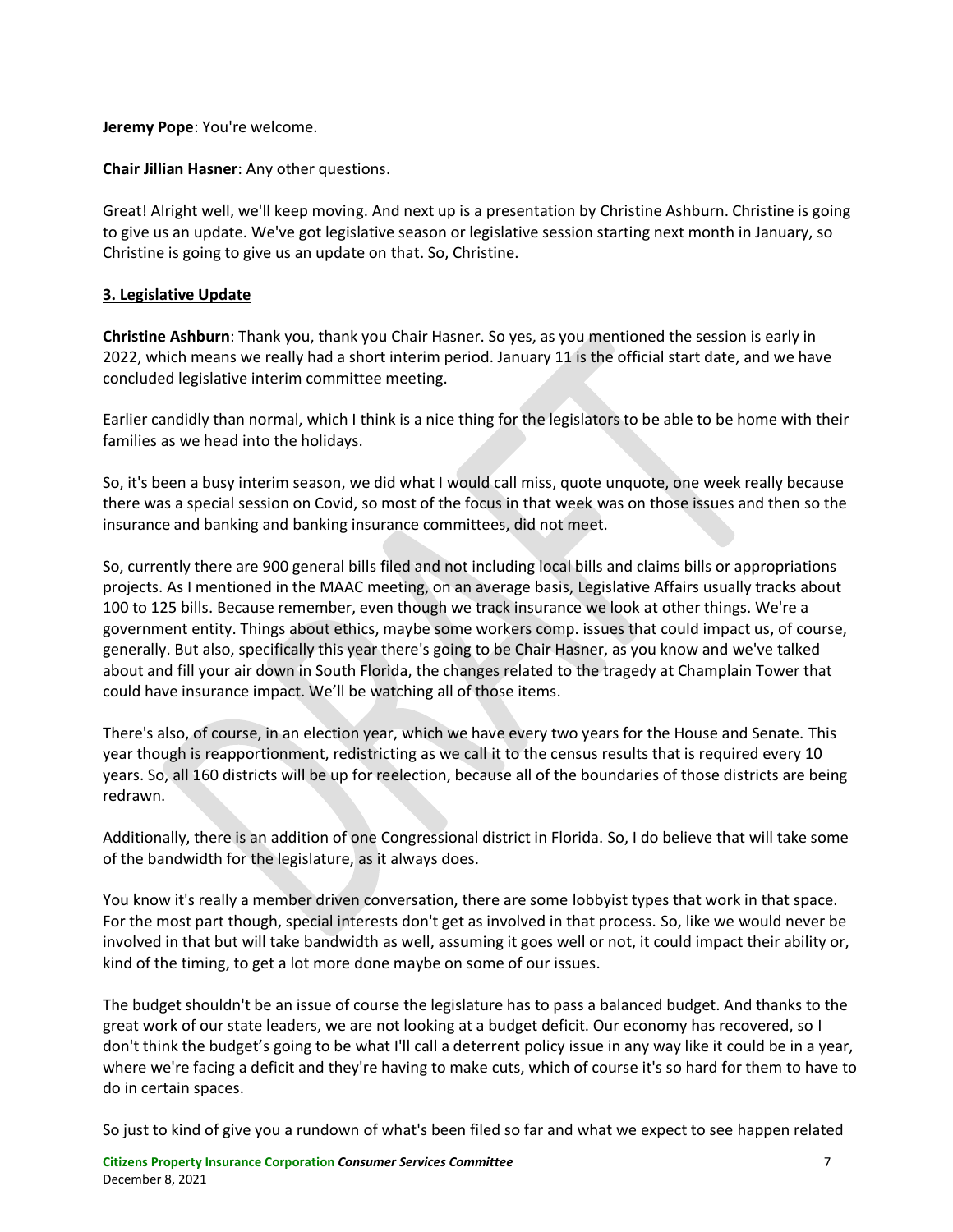to Citizens are those things impacting Citizens.

We do have what we call the insurance omnibus bill that has been filed by Senator Keith Perry out of Gainesville and Representative Tommy Gregory out of Bradenton. Those are kind of the cleanup issues. Many of the issues don't relate to us, but we do have one, what I'd call consumer focused issue in that bill that would allow for a little more flexibility for Citizen's staff and then you all as the Board, to look at our commercial residential coverages for wind only, as it relates to CAT fund coverage. And what I mean by that is, our language right now in our statute tracks an old CAT fund rule that said there were certain thresholds related to short term rentals. This again, not liability coverage, this is condo as it relates to usage of a condo building, but for wind only purposes. The CAT fund has since expanded their rules and been more flexible, because candidly hurricanes don't care if it's rented 10 times a year or 30 times a year right. They don't, it doesn't change the wind risk. So, it's not saying that we want to expand our offering but really just to give us the flexibility over time to match what the CAT fund is doing on their rules for commercial residential coverage.

Additionally, Senator Jeff Brandes out of St. Petersburg has filed senate bill 186. It's very similar to his bill from last year. Just as a reminder, create the tiered policyholder letter surcharge based on our policy count, so as we grow our policyholders would bear more of a share of the policyholder surcharge that is charged prior to the assessment on the non-Citizens policyholders. It defines the term primary residence for the purposes of Citizens. So, like your owner-occupied residents of Florida, the houses we all live in versus second homes and short-term rentals and those kinds of things. And in this bill, unlike last year where he was focusing on new business rates being uncapped for those what I call second homes; this year it really relates to renewal process and the Clearinghouse. And, as you know, Chair Hasner as a member of our Board, The Board actually, kind of our agenda actually goes further and suggests that, as opposed to just secondary residents having that 20% threshold for Clearinghouse renewal, we have agreed that we would like to see legislature consider a 20% renewal threshold which is zero today for renewal customers for everyone, through the Clearinghouse, just like you would have on new business.

It also, the bill allows for surplus lines carriers to participate in take outs and keep outs with what I would call more kind of bells and whistles around them acting more like an admitted carrier versus a surplus carrier.

And other than that, that's what's in that bill. So, on the non-filed for you know kind of conversation we've had some great conversations, both with Chairman Brandes, Chairman DiCeglie, Chairman Ingoglia of House Commerce, and others in both the House and Senate about our desire, our agenda. And there seems to be a lot of kind of interest or I think it's an easy-to-understand concept which is I jokingly say we shouldn't be the Hotel California right. So, if you come in an new business and the threshold is 20% Clearinghouse renewals should be the same. And for the de-pop, of course, right now, we can reject, we as consumers can reject all offers regardless of price, even if it's cheaper. Should we consider statutorily, should the legislature consider policy wise that we keep that that they even go to 20 and say okay you can't say we can't force you to take an offer, but we deem you ineligible. That seems to be resonating. Chairman Boyd in the Senate, Jim Boyd of Bradenton, who is the Banking and Insurance Chairman, has indicated very publicly, if he wants to do more in the property space he's indicated to us, and he thinks these are reasonable concepts for us to consider.

We are looking for some, we've got some members in the House that are willing to file and just looking to understand what the appetite is candidly between now and the holidays, of both the House and the Senate to take something else on, on property after we did such a big bill.